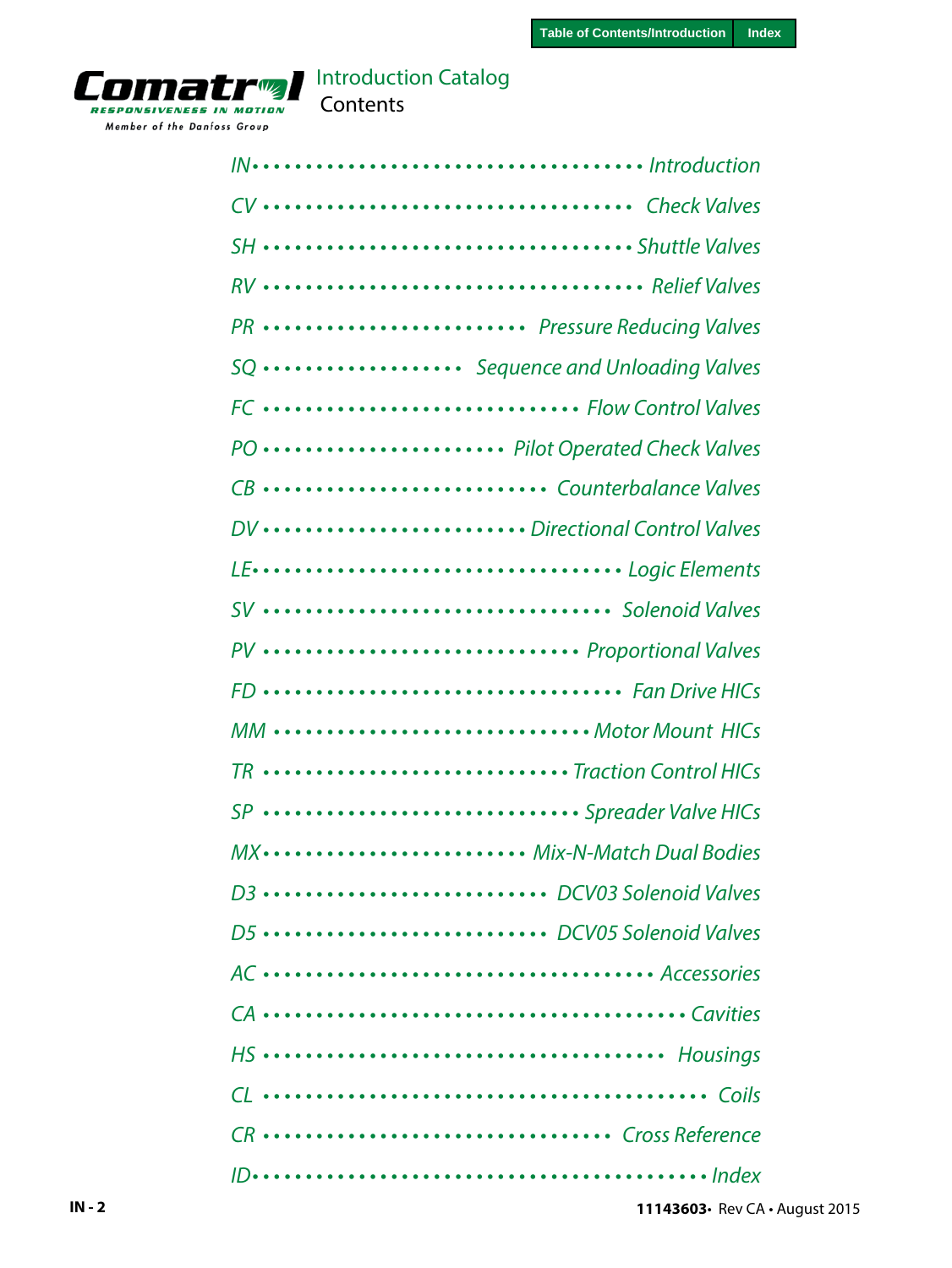<span id="page-1-0"></span>

## Introduction Catalog Cartridge Valves

#### **CARTRIDGE VALVE INTRODUCTION**

Cartridge valves are compact and economical components that can be used for directional, pressure, or flow control in systems from 0.4 L/min [0.1 US gal/min] up to 400 l/min [100 gpm], and for pressures up to 350 bar [5000 psi]. By combining standard cartridge valves almost any hydraulic circuit can be easily created. Using cartridge valves in a custom manifold, a designer can create a hydraulic integrated circuit (HIC) that provides a compact package for hydraulic control with reduced plumbing, easier installation, easier service, and fewer leak points than traditional hydraulic systems.

Each valve has several key ratings, specifications, and settings:

· Each Comatrol cartridge valve fits a Comatrol standard **cavity**. These cavities are designed around SAE or metric standard o-ring straight thread ports. In many cases these cavities are interchangeable with cavities used by other manufacturers. See catalog sheets for details.

The National Fluid Power Association (NFPA) and International Standards Organization (ISO) are developing a standard, NFPA T3.5.31M-19XX, that will define an industry-wide set of standard cavities. Comatrol will manufacture cartridge valves for NFPA cavities upon formal approval of the standard.

- □ The **pressure rating** is based on NFPA fatigue test standards and a burst test at least 3:1 safety factor.
- □ The **flow rating** is based on the flow at a pressure drop of 7 bar [100 psi] for directional valves or a pressure rise or drop of 7 bar [100 psi] for pressure relief and reducing valves, with 32 mm<sup>2</sup>/s (cSt) [151 SUS] fluid. Note that for many valves this flow can be exceeded if the penalties of higher pressure drop and the associated heat generation are acceptable. The exceptions to this are solenoid-operated spooltype directional valves and proportional flow control valves where the flow ratings indicate a performance limit.
- · The **solenoid voltage** is a nominal value. All solenoid valves are designed to operate at 85% of nominal voltage with full rated flow and pressure and at an ambient temperature of 60 °C [140 °F].
- $\Box$  Pressure settings for check, relief, reducing, sequence, and motion control valves, commonly referred to as the **crack pressure**, are set at a flow rate of 0.95 L/min [0.25 gpm] through the valve.
- **Leakage** is generally measured at rated pressure limits or in the case of relief and motion control valves at 70-80% of crack pressure setting, with 32 mm<sup>2</sup>/s (cSt) [151 SUS] fluid. See individual catalog sheets for details.
- **Temperature ratings** vary by model and options. Seal materials provide ranges of -40 °C to 100 °C [-40° F to 212 °F] (buna-n or polyurethane) or -26 °C to 204 °C [-15 °F to 400 °F] (viton). The recommended minimum fluid viscosity is 12 mm2 /s (cSt) [66 SUS] which will override the maximum seal temperature limit for most fluids. Solenoid valves are rated for 60 °C [140 °F] maximum *ambient*  temperature for continuous duty. Consult factory for extreme applications.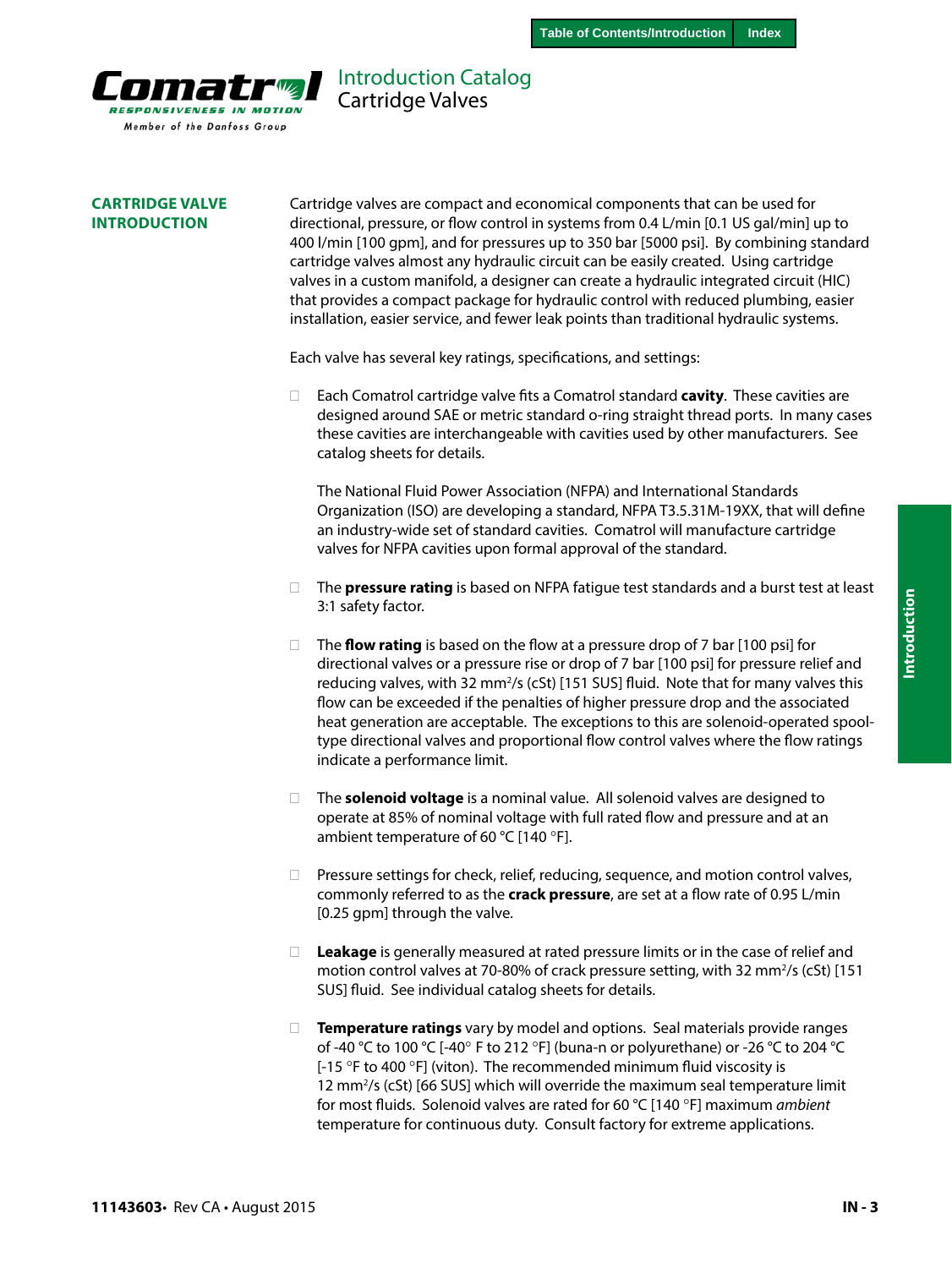

# Introduction Catalog Fluid and filtration recommendations

#### **FLUIDS**

Ratings and performance data for cartridge valves are based on operating with premium hydraulic fluids containing oxidation, rust, and foam inhibitors.

These premium fluids include premium turbine oils, API CD engine oils per SAE J183, M2C33F or G automatic transmission fluids (ATF), Dexron II (ATF) meeting Allison C-3 or Caterpillar TO-2 requirements, and certain specialty agriculture tractor fluids. For further information see Comatrol publication **520L0463**, *Hydraulic Fluids and Lubricants*, and publication **520L0465**, *Biodegradable Hydraulic Fluids Applications*.

#### **CAUTION**

Never mix hydraulic fluids.

Product performance will generally be within catalog limits with fluids meeting the recommended viscosity limits shown below.

Product can be operated at viscosities outside the recommended limits, however performance may be greatly degraded. Extreme conditions must be evaluated by the user to determine acceptibility of product performance.

Contact your Comatrol representative for more information regarding fluids.

#### **FILTRATION**

It is imperative that only clean oil be used with cartridge valves to maintain valve operation and prevent premature wear. System filtration capable of controlling the fluid cleanliness to the limits shown below is required.

The selection of filters depends on a number of factors including the contamination ingression rate and the desired maintenance interval. Filters are selected to meet the below requirements using rating parameters of efficiency and capacity.

Filter efficiency may be measured using a Beta (β) ratio.\* A filter with a  $β$ -ratio within the range of  $β<sub>10</sub>=10$  is typically required.

Since each system is unique, the filtration requirement for that system will be unique and must be determined by test in each case. It is essential that monitoring of prototypes and evaluation of components and performance throughout the test program be the final criteria for judging the adequacy of the filtration system. For further information see Comatrol publication **520L467**, *Design Guidelines for Hydraulic Fluid Cleanliness Applications*.

#### *Fluid specifications*

| Product             | <b>Cleanliness</b><br>(per ISO 4406, 1999) | <b>limits</b><br>$mm^2/sec$ (cSt) [SUS] | <b>Recommended Viscosity Absolute Viscosity limits</b><br>$mm2/sec (cSt)$ [SUS] |
|---------------------|--------------------------------------------|-----------------------------------------|---------------------------------------------------------------------------------|
| Proportional valves | 18/17/13 or better                         |                                         |                                                                                 |
| Other spool valves  | 20/18/14 or better                         | 12-54 [66-250]                          | 12-400 [66-1854]                                                                |
| All other valves    | 20/19/14 or better                         |                                         |                                                                                 |

 $*$  Filter  $\beta_x$  ratio is a measure of filter efficiency defined by ISO 4572. It is defined as the ratio of the number of particles greater than a given size (x) upstream of the filter to the number of particles greater than the same size downstream of the filter. The  $\beta_{\sf x}$  ratio applies to a specific particle size, measured in microns.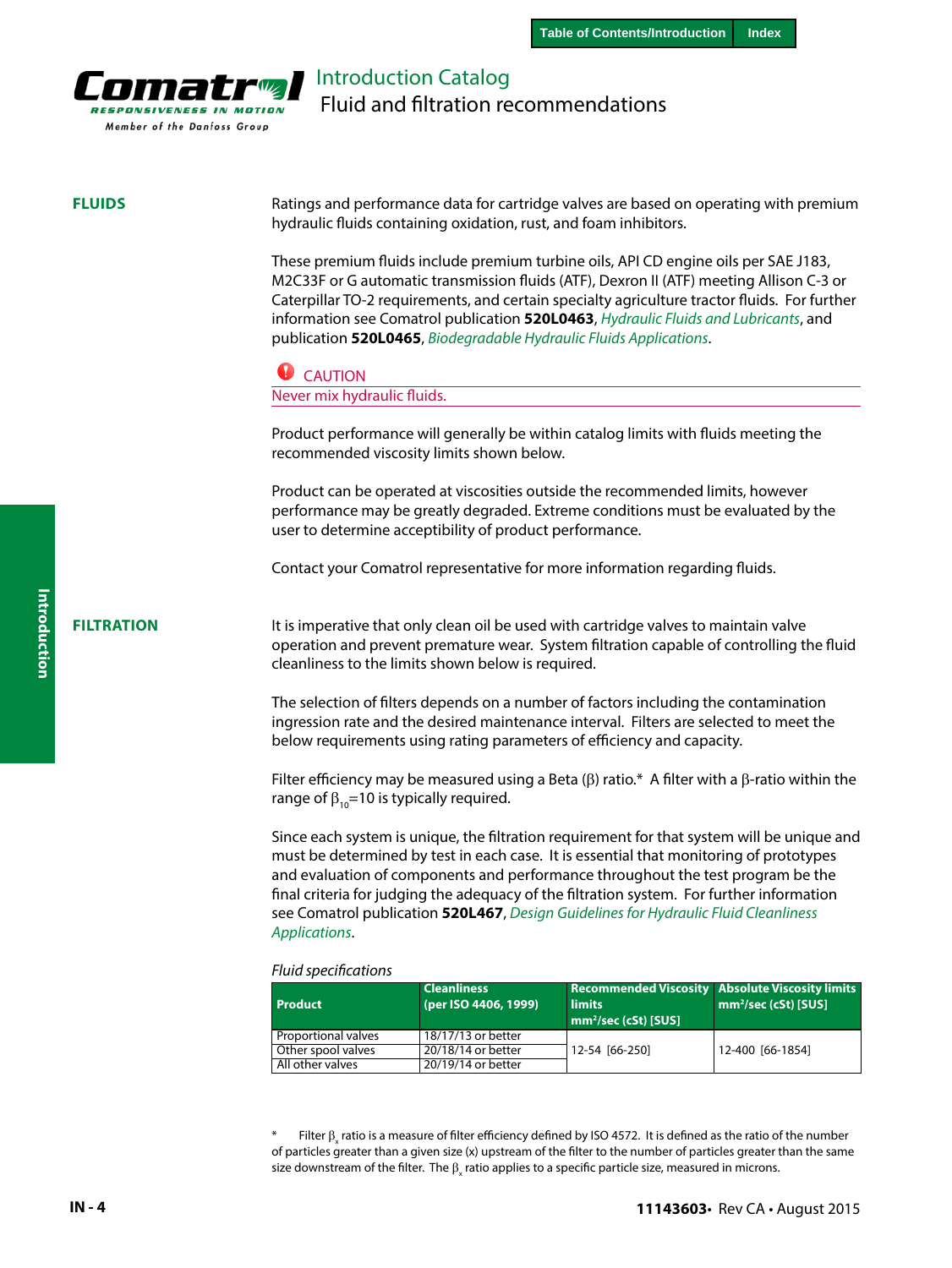

Introduction Catalog Standard pressure settings and adjustment options

#### **STANDARD PRESSURE SETTINGS**

The tables below detail coding for standard pressure settings. Use these tables for reference when filling in valve ordering options for valves with selectable pressure settings. Use the table on this page for valves that specify pressure in psi—typically those beginning with the letters CP. Use the table on the next page for valves that specify pressure in bar—typically those that do not begin with the letters CP.

| Standard settings for valves set in psi |  |  |
|-----------------------------------------|--|--|
|                                         |  |  |

| Crack Pressure<br>$(Code x 10 = psi)$ | Crack Pressure, psi [bar] |
|---------------------------------------|---------------------------|
| 001                                   | 10 psi [0.69 bar]         |
| 002                                   | 20 psi [1.38 bar]         |
| 003                                   | 30 psi [2.07 bar]         |
| 004                                   | 40 psi [2.76 bar]         |
| 005                                   | 50 psi [3.45 bar]         |
| 006                                   | 60 psi [4.14 bar]         |
| 007                                   | 70 psi [4.83 bar]         |
| 008                                   | 80 psi [5.52 bar]         |
| 009                                   | 90 psi [6.21 bar]         |
| 010                                   | 100 psi [6.9 bar]         |
| 012                                   | 120 psi [8.28 bar]        |
| 014                                   | 140 psi [9.66 bar]        |
| 015                                   | 150 psi [10.34 bar]       |
| 016                                   | 160 psi [11.0 bar]        |
| 018                                   | 180 psi [12.4 bar]        |
| 020                                   | 200 psi [13.8 bar]        |
| 022                                   | 220 psi [15.2 bar]        |
| 024                                   | 240 psi [16.6 bar]        |
| 025                                   | 250 psi [17.2 bar]        |
| 026                                   | 260 psi [17.9 bar]        |
| 028                                   | 280 psi [19.3 bar]        |
| 030                                   | 300 psi [20.7 bar]        |
| 035                                   | 350 psi [24.1 bar]        |
| 040                                   | 400 psi [27.6 bar]        |
| 045                                   | 450 psi [31.0 bar]        |
| 050                                   | 500 psi [34.5 bar]        |
| 060                                   | 600 psi [41.4 bar]        |
| 070                                   | 700 psi [48.3 bar]        |
| 080                                   | 800 psi [55.2 bar]        |
| 090                                   | 900 psi [62.1 bar]        |
| 100                                   | 1000 psi [69.0 bar]       |
| 110                                   | 1100 psi [75.9 bar]       |
| 120                                   | 1200 psi [82.8 bar]       |
| 130                                   | 1300 psi [89.7 bar]       |
| 140                                   | 1400 psi [96.6 bar]       |

| <b>Crack Pressure</b><br>(Code x 10 = psi) | Crack Pressure, psi [bar]                           |
|--------------------------------------------|-----------------------------------------------------|
| 150                                        | 1500 psi [103 bar]                                  |
| 160                                        | 1600 psi [110 bar]                                  |
| 170                                        | 1700 psi [117 bar]                                  |
| 180                                        | 1800 psi [124 bar]                                  |
| 190                                        | 1900 psi [131 bar]                                  |
| 200                                        | 2000 psi [138 bar]                                  |
| 210                                        | 2100 psi [145 bar]                                  |
| 220                                        | 2200 psi [152 bar]                                  |
| 230                                        | 2300 psi [159 bar]                                  |
| 240                                        | 2400 psi [166 bar]                                  |
| 250                                        | 2500 psi [172 bar]                                  |
| 260                                        | 2600 psi [179 bar]                                  |
| 270                                        | 2700 psi [186 bar]                                  |
| 280                                        | 2800 psi [193 bar]                                  |
| 290                                        | 2900 psi [200 bar]                                  |
| 300                                        | 3000 psi [207 bar]                                  |
| 320                                        | 3200 psi [221 bar]                                  |
| 340                                        | 3400 psi [234 bar]                                  |
| 350                                        | 3500 psi [241 bar]                                  |
| 360                                        | 3600 psi [248 bar]                                  |
| 380                                        | 3800 psi [262 bar]                                  |
| 400                                        | 4000 psi [276 bar]                                  |
| 420                                        | 4200 psi [290 bar]                                  |
| 440                                        | 4400 psi [303 bar]                                  |
| 460                                        | 4600 psi [317 bar]                                  |
| 480                                        | 4800 psi [331 bar]                                  |
| 500                                        | 5000 psi [345 bar]                                  |
| 520                                        | 5200 psi [359 bar]                                  |
| 540                                        | 5400 psi [372 bar]                                  |
| 560                                        | 5600 psi [386 bar]                                  |
| 580                                        | 5800 psi [400 bar]                                  |
| 600                                        | 6000 psi [414 bar]                                  |
| XXX                                        | Pressure code stamped on<br>valve; Pressure not set |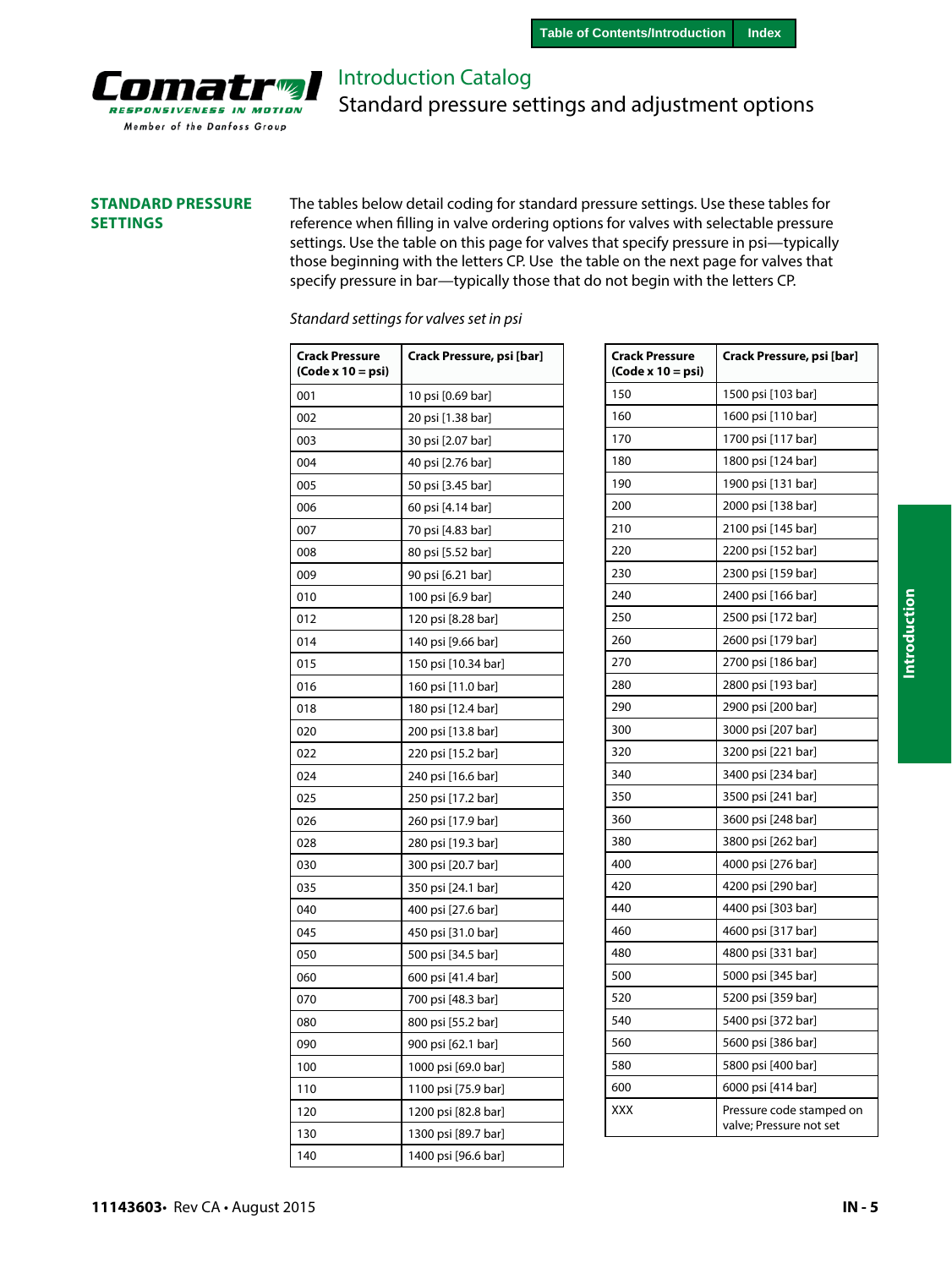

# Introduction Catalog Standard pressure settings and adjustment options

# **SETTINGS (continued)**

#### **STANDARD PRESSURE** *Standard settings for valves set in bar*

| <b>Crack Pressure</b><br>Code (bar) | Crack Pressure, bar [psi] |
|-------------------------------------|---------------------------|
| 10                                  | 10 bar [145 psi]          |
| 15                                  | 15 bar [218 psi]          |
| 20                                  | 20 bar [290 psi]          |
| 25                                  | 25 bar [363 psi]          |
| 30                                  | 30 bar [435 psi]          |
| 35                                  | 35 bar [508 psi]          |
| 40                                  | 40 bar [580 psi]          |
| 45                                  | 45 bar [653 psi]          |
| 50                                  | 50 bar [725 psi]          |
| 55                                  | 55 bar [798 psi]          |
| 60                                  | 60 bar [870 psi]          |
| 65                                  | 65 bar [943 psi]          |
| 70                                  | 70 bar [1015 psi]         |
| 75                                  | 75 bar [1088 psi]         |
| 80                                  | 80 bar [1160 psi]         |
| 85                                  | 85 bar [1233 psi]         |
| 90                                  | 90 bar [1305 psi]         |
| 95                                  | 95 bar [1378 psi]         |
| 100                                 | 100 bar [1450 psi]        |
| 105                                 | 105 bar [1523 psi]        |
| 110                                 | 110 bar [1595 psi]        |
| 120                                 | 120 bar [1740 psi]        |
| 130                                 | 130 bar [1885 psi]        |

| <b>Crack Pressure</b><br>Code (bar) | Crack Pressure, bar [psi]                           |
|-------------------------------------|-----------------------------------------------------|
| 140                                 | 140 bar [2030 psi]                                  |
| 150                                 | 150 bar [2175 psi]                                  |
| 160                                 | 160 bar [2320 psi]                                  |
| 170                                 | 170 bar [2465 psi]                                  |
| 180                                 | 180 bar [2610 psi]                                  |
| 190                                 | 190 bar [2755 psi]                                  |
| 200                                 | 200 bar [2900 psi]                                  |
| 210                                 | 210 bar [3045 psi]                                  |
| 220                                 | 220 bar [3190 psi]                                  |
| 230                                 | 230 bar [3335 psi]                                  |
| 240                                 | 240 bar [3480 psi]                                  |
| 250                                 | 250 bar [3625 psi]                                  |
| 260                                 | 260 bar [3770 psi]                                  |
| 270                                 | 270 bar [3915 psi]                                  |
| 280                                 | 280 bar [4060 psi]                                  |
| 290                                 | 290 bar [4205 psi]                                  |
| 300                                 | 300 bar [4350 psi]                                  |
| 310                                 | 310 bar [4495 psi]                                  |
| 320                                 | 320 bar [4640 psi]                                  |
| 330                                 | 330 bar [4785 psi]                                  |
| 340                                 | 340 bar [4930 psi]                                  |
| 350                                 | 350 bar [5075 psi]                                  |
| <b>XXX</b>                          | Pressure code stamped on<br>valve; Pressure not set |

#### **MECHANICAL VALVE ADJUSTMENT OPTIONS**

*Adjustment options - CP valves*





**A - internal adjustment F - tamper resistant E - external adjustment K - knob adjustment**













**Introduction**

Introduction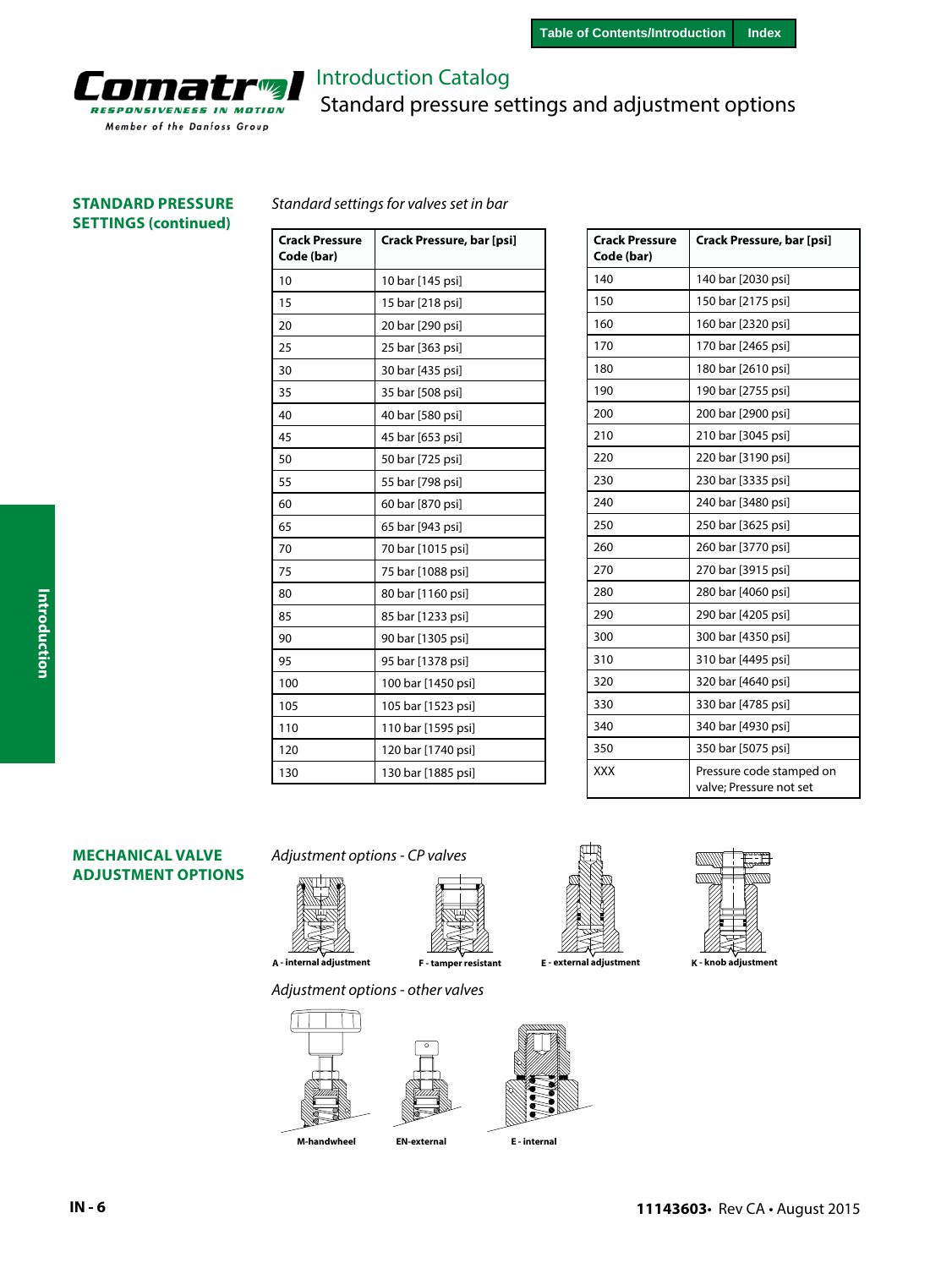

Introduction Catalog Cartridge valve installation procedure

| <b>INSPECT THE VALVE</b><br><b>BLOCK</b>                                  | Refer to specific pages within this catalog to ensure proper port identification for<br>cartridge functions. Inspect the valve cavity to be sure it is free of burrs, chips or other<br>contamination.         |              |
|---------------------------------------------------------------------------|----------------------------------------------------------------------------------------------------------------------------------------------------------------------------------------------------------------|--------------|
| <b>PREPARE CARTRIDGE</b><br><b>FOR INSERTION INTO</b><br><b>THE BLOCK</b> | Check the cartridge to ensure it is free of external contamination, and the O-rings<br>and back-up rings are intact. Dip the cartridge in clean oil to the top of the threads to<br>lubricate the O-rings.     |              |
| <b>ASSEMBLY</b>                                                           | Insert and screw the cartridge into its cavity by hand. It should turn easily up to the top<br>O-ring. If it does not turn easily, the cavity has been machined improperly and the body<br>should not be used. |              |
|                                                                           | Torque all cartridges per specification shown on catalog sheet. Torque all coil nuts to 5-8<br>N·m [4-6 lbf·ft] unless otherwise specified.                                                                    |              |
| <b>TEST</b>                                                               | Test the entire system to ensure that the cartridges are performing correctly and to<br>check for leaks.                                                                                                       |              |
| <b>CAVITY PORT</b><br>IDENTIFICATION                                      | Cavity 2 way                                                                                                                                                                                                   | Cavity 3 way |





*Cavity 4 way*

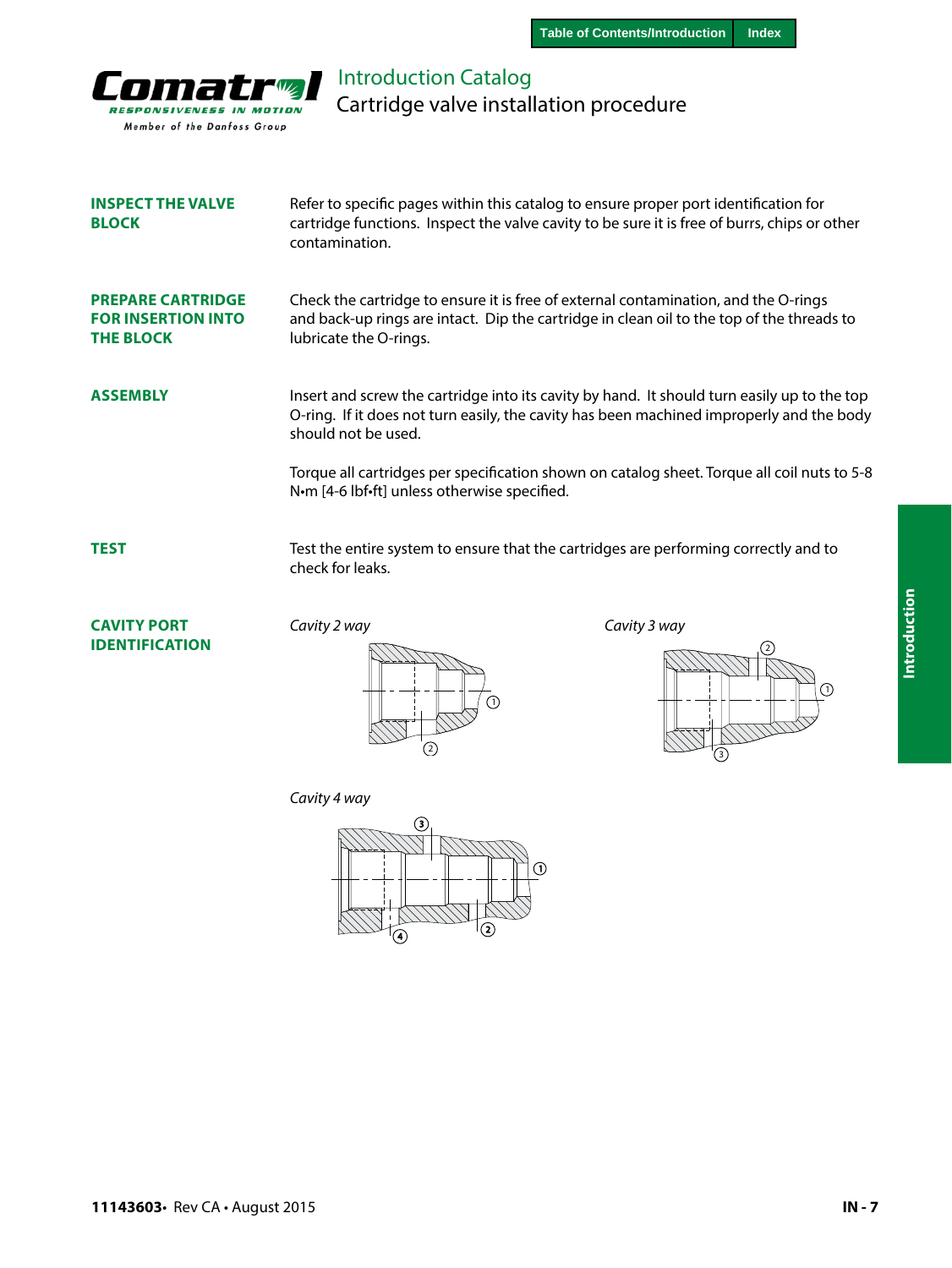

### Introduction Catalog Hydraulic integrated circuits

#### **DESCRIPTION**

Cartridge valves can be installed in custom designed manifolds to create a **H**ydraulic **I**ntegrated **C**ircuit (**HIC**). HICs provide many advantages over traditional hydraulic control systems:

- · HICs are compact packages that simplify machine plumbing.
- Costs for fittings, tubes, hoses, and seals are dramatically reduced.
- · Installation costs are dramatically reduced.
- Leak points are eliminated.
- Service time and costs are dramatically reduced. Components can be replaced without disturbing machine plumbing.

#### *Hydraulic integrated circuits*



· HICs can be centralized on a machine or strategically located. Using a custom HIC provides the designer unlimited flexibility to optimize machines for assembly, plumbing, wiring, service, and weight distribution.

Comatrol designs and manufactures the highest quality custom HICs in the world.

#### **DESIGN CAPABILITIES**

A custom HIC can be designed to your circuit requirements. Contact your Comatrol representative for circuit design consultation.

- · Manifolds are designed using the most advanced 3-D solid modeling CAD software.
- Advanced quality planning concepts are used throughout the design stage including product and process failure mode and effects analysis and design for manufacturability. A pre-

#### *State of the art CAD design*



production approval process is followed and initial sample inspection reports are used for first production pieces. Statistical process control is used to control critical features. Control plans and gauge reliability and repeatability programs are used to ensure continued quality.

· Industry-leading rapid prototyping is available to support your test program requirements. Most prototype manifolds can be delivered to meet your schedule requirements.